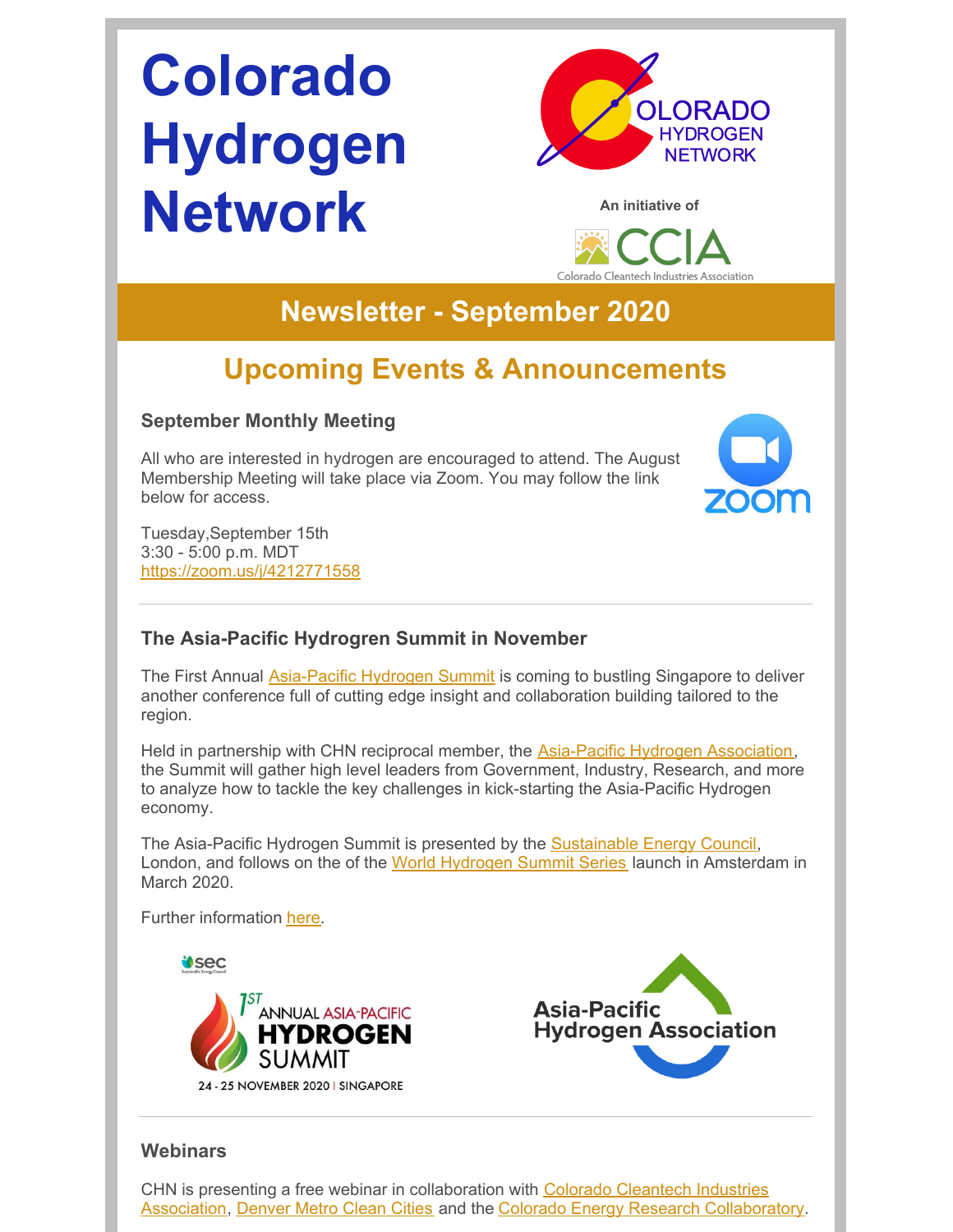**October 29th:** The Role of Electric Utilities & Hydrogen Generation in the Energy **Transition** 

**10:00 - 11:00 a.m. MDT.**

#### **Register [here](https://cercsymposium.org/collaboratory-hosted-webinars-2020-2021/)**

Recordings from the previous two webinars are available here: [Webinar](https://vimeo.com/441450136) #1, Webinar #2









Colorado Energy Research Collaboratory Securing a Sustainable & Resilient Energy Future

## **New Members**



[Danfoss](https://www.danfoss.com/en-us/) is a multinational company founded in 1933 and based in Nordborg Denmark. Danfoss has more than 28,000 employees globally. Products range from refrigeration, air conditioning, electric motor controls, building heating and solutions for

renewable energy such as solar power and heat pumps.

# **Activities and Outreach**

## **Networking**

**Hydrogen Associations Working Group (HAWG)** – CHN asked to form this Working Group to unify communication and action between western states hydrogen advocacy organizations shown below:

The HAWG is spearheaded by the Green Hydrogen Coalition and the Colorado Hydrogen Network. Our first initiative is to influence the Western Governors' Association EV Roadmap. We have drafted a letter, signed by all the [organizations,](https://westgov.org/initiatives/) asking the WGA to include Fuel Cell EV's and hydrogen fueling in the roadmap. We are offering to help with the roadmap. We are scheduling a call with the WGA to discuss HAWG support of the roadmap. See: <https://westgov.org/initiatives/>

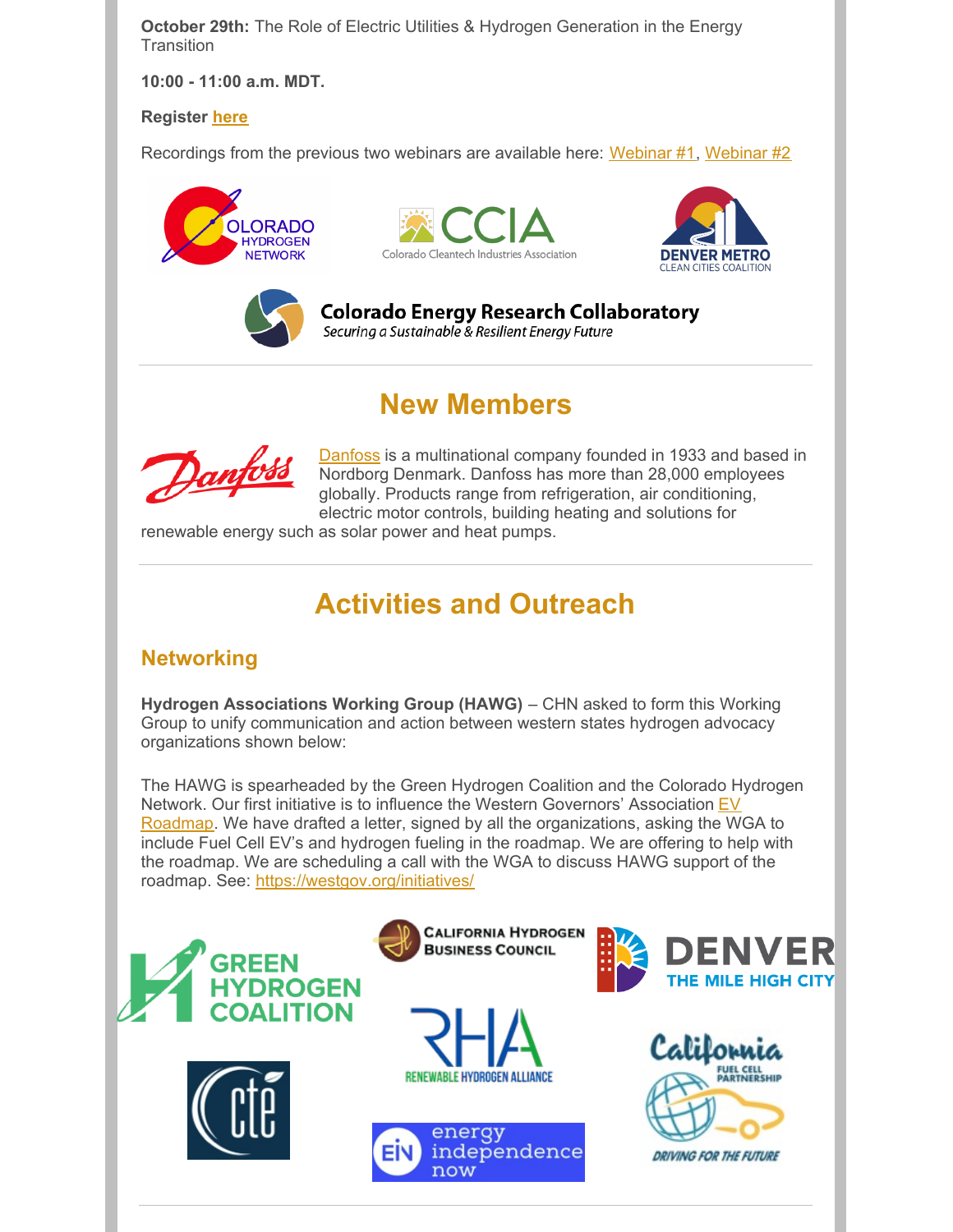

**California State Los Angeles, Hydrogen Fueling -** In anticipation of an eventual hydrogen fuel station at Colorado State University in Fort Collins, CHN reached out to Cal State LA to open a dialog between CSU Energy Institute and Cal State LA. In 2014, the Cal State LA Hydrogen Research and Fueling Facility became the first in the world to sell hydrogen fuel directly to retail customers. The station produces hydrogen onsite via electrolysis.

See: <https://www.calstatela.edu/ecst/h2station>



**Innio -** CHN connected with the Senior Business Development Manager of INNIO Jenbacher North America. Jenbacher builds gas engines in the power range of 200 kW to 10 MW with fuel flexibility to run either on natural gas or a number of other gases

including hydrogen. CHN and Innio will look for ways to collaborate in the future.

**North Dakota Hydrogen** – CHN was contacted by a member of the North Dakota agriculture research community. Farmers in North Dakota (NODAK) want to become energy producers by using their land to capture wind and solar and see hydrogen and ammonia as a key components. We are exploring the development of a hydrogen association in NODAK-SODAK-Minnesota region to coordinate the development of the renewable energy supply chain in the Midwest. CHN is connecting NODAK with Starfire Energy and Eneus Energy.

**Telecon with Nikola -** Nikola is considering hydrogen fueling in Colorado. They contacted the Colo Energy Office, and the CEO then linked Nikola with CHN. CHN held a telecon with the Nikola Senior Manager of External Affairs & Public Policy, and their Global Head of Power Solutions. CHN presented specifics of our plan to launch 5 hydrogen fuel stations and we discussed the common need to bring together commercial hydrogen users with fuel station deployment to realize early return on investment for fueling infrastructure. CHN has agreed to facilitate discussion with Nikola and Colorado stakeholders as we all work to build-out hydrogen fueling.

# **Projects & Initiatives**

**Colorado Hydrogen Roadmap –** CHN contributed to the roadmap *Request for Quote* (RFQ) document. The RFQ will be sent to contractors interested in creating the Colorado Hydrogen Roadmap. The RFQ provides scope and guidance on the information to be included in the roadmap.



The *HydrogenNowCast* is devoted to encouraging the deployment of Fuel Cell EV's, hydrogen fueling, and hydrogen infrastructure throughout the world.

CHN has released 8 episodes of the *HydrogenNowCast* and the show has achieved 820 downloads to date.

In the latest episode, we discuss electrochemical hydrogen [compressors](https://hyethydrogen.com/) in an interview with Alexis Dubois of HyET Hydrogen.

The HydrogenNowCast is available on: Apple [Podcasts](https://podcasts.apple.com/us/podcast/hydrogennowcast/id1515826648) | [Stitcher](https://www.stitcher.com/s?fid=540617&refid=stpr) | [Spotify](https://open.spotify.com/show/0XkWjfWalLRK7Cd59w6vmU) | Google [Podcasts](https://podcasts.google.com/?feed=aHR0cHM6Ly9mZWVkcy5idXp6c3Byb3V0LmNvbS8xMTE3OTAxLnJzcw) | [iHeart](https://www.iheart.com/podcast/269-hydrogennowcast-65253432/) Radio Coming soon to Amazon Music / Audible.